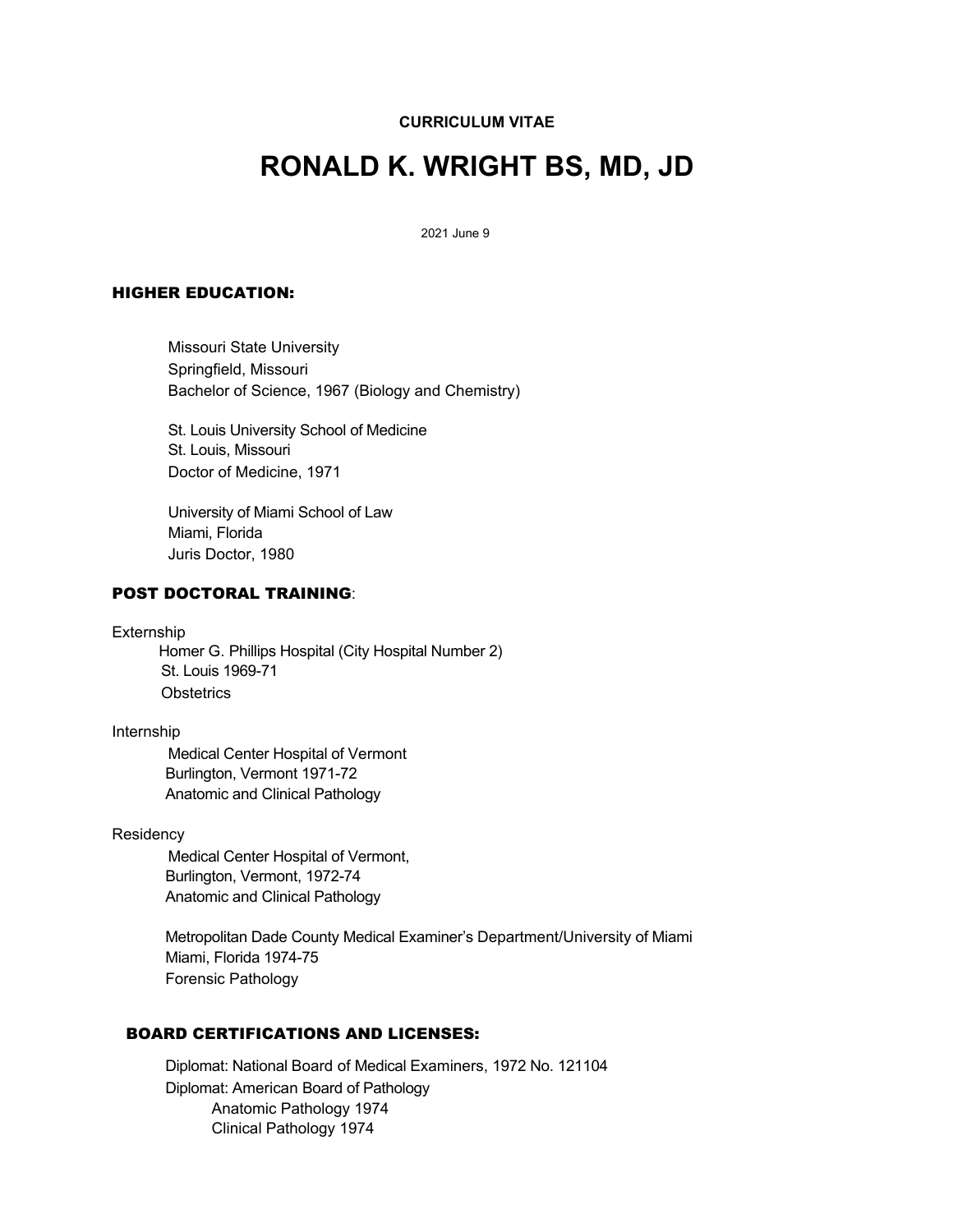**R. K. Wright MD JD Curriculum Vitae 2021 June 9**

> Forensic Pathology 1975 Licensed Practitioner Missouri, 1971, No.33463 (currently inactive) Vermont, 1972, No.4635 ( currently inactive) Florida, 1973, No.21426 Tennessee, 2002 No 36065 Admitted to theBar Florida, 1980, No.27054

## PROFESSIONAL EXPERIENCE:

Burge Hospital, Burge Protestant Hospital, Lester E Cox Medical Center, Springfield, Missouri Medical Technician, Phlebotomist 1959-1962 Medical Technician, 1962-1964 Night Supervisor, 1964-1967 University of Tennessee, College of Medicine, Department of Pharmacology, Memphis, Tennessee National Institutes of Health Undergraduate Fellowship 1964 St. Louis University Hospitals, St. Louis Missouri Deputy Director Clinical Chemistry 1967-70 Chief Toxicologist 1967-70 St. Louis City Hospital Number 2, Homer G. Phillips Hospital Extern Obstetrics and Gynecology 1970-71 University of Vermont Medical Center Hospital of Vermont Intern 1971-72 Resident 1972-74 Office of the Chief Medical Examiner, Burlington, Vermont Regional Medical Examiner 1972-74 Director, Alcohol Testing Laboratory CRASH 1972-74 Deputy Chief Medical Examiner 1973-74 United States Public Health Service Reserve Assistant Surgeon 1972-74 Medical Examiner's Department, District 11, Dade County, Miami, Florida Associate Medical Examiner, 1974-80 Deputy Chief Medical Examiner, 1975-80 Physical Anthropology Smithsonian Natural History Museum 1975 Florida Army National Guard Captain, Medical Corps 1979 Major, Medical Corps 1979-84 United States Army Reserve Captain, Medical Corps 1979 Major, Medical Corps 1979-84 Lieutenant Colonel 1984-1997, Retired 1997 Medical Examiner's Office, District 17, Broward County, Fort Lauderdale, Florida District (Chief) Medical Examiner, 1980-1994 University of Miami, School of Medicine, Miami, Florida Assistant Professor, Department of Pathology 1974-79 Assistant Professor, Department of Epidemiology & Public Health 1976-79 Tenured Associate Professor, Department of Epidemiology & Public Health 1980-1994 Tenured Associate Professor, Department of Pathology 1979-2000, retired 2000 Associate Professor, Department of Pathology 2000-2001 Private Practice Forensic Pathology 2001-present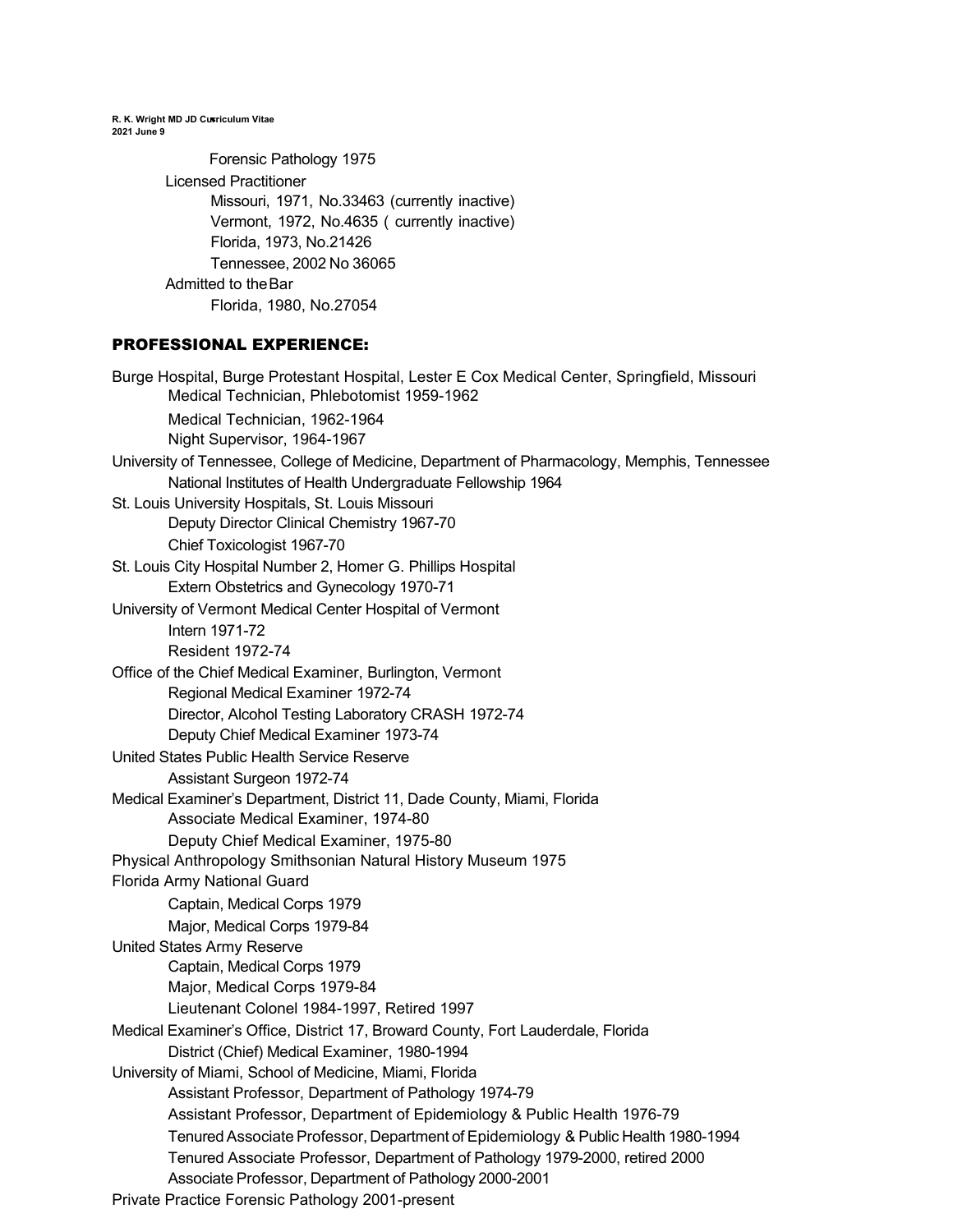**R. K. Wright MD JD Curriculum Vitae 2021 April 18**

#### ADMINISTRATIVE AND COMMITTEE RESPONSIBILITIES:

St. Louis University School of Medicine Student Body President, 1969-71 Student American Medical Association, St. Louis Chapter Vice-President, 1969-70 Dade County Medical Association Impaired Physician Committee, 1979-80 Florida Medical Association Emergency Medical Committee, 1980-83 Toxicology Committee, 1981-83 Child Seat Belt Council Board of Directors 1980-84 American Association for Medical Systems and Informatics Chairman Forensic Medicine Information Systems, 1983-85 Jackson Memorial Hospital Autopsy Service, Director 1976-1978 University of Miami, School of Medicine Pathology Course, Director, 1976-78 Ph.D.-MD Pathology Course, Director, 1976-78 Promotions Committee, 1975-77 Word Processing and Publications Board 1979-83 Admissions Committee 1995**-**2000 Library Committee 1997-2000 United States National Institute of Health Comprehensive Cancer Centers Tumor Registry Committee, 1975 Nomenclature Subcommittee, 1977-78 Broward County, Florida Health and Sanitation Board 1980-1994 Emergency Medical Services Council 1981-84, 1988-1994 Biracial Committee for Black Concerns, 1983-84 United States Department of Justice, FBI Missing/Unidentified Persons Advisory Council 1983-1999 State of Florida, Department of Highway Safety and Motor Vehicles Drugs and Driving Panel 1983-88 Medical Advisory Board, 1984-2001 Organ Donation Consortium, Board of Directors, 1984-87 Organ Procurement Program Medical Advisory Board, 1984-90 National Safety Council, Broward County Chapter Board of Directors, 1982-86 Anyonein Distress,(AIDS CENTER ONE) Board of Directors, 1987-89 Vice-President, 1988-89 President, 1989 Tri-County AIDS Task Force Board of Directors, 1987-1997 Broward County Commission on Alcoholism Board of Directors 1982-2001 Vice President 1989-1992, Medical Director 1992-1995, President 1992-2001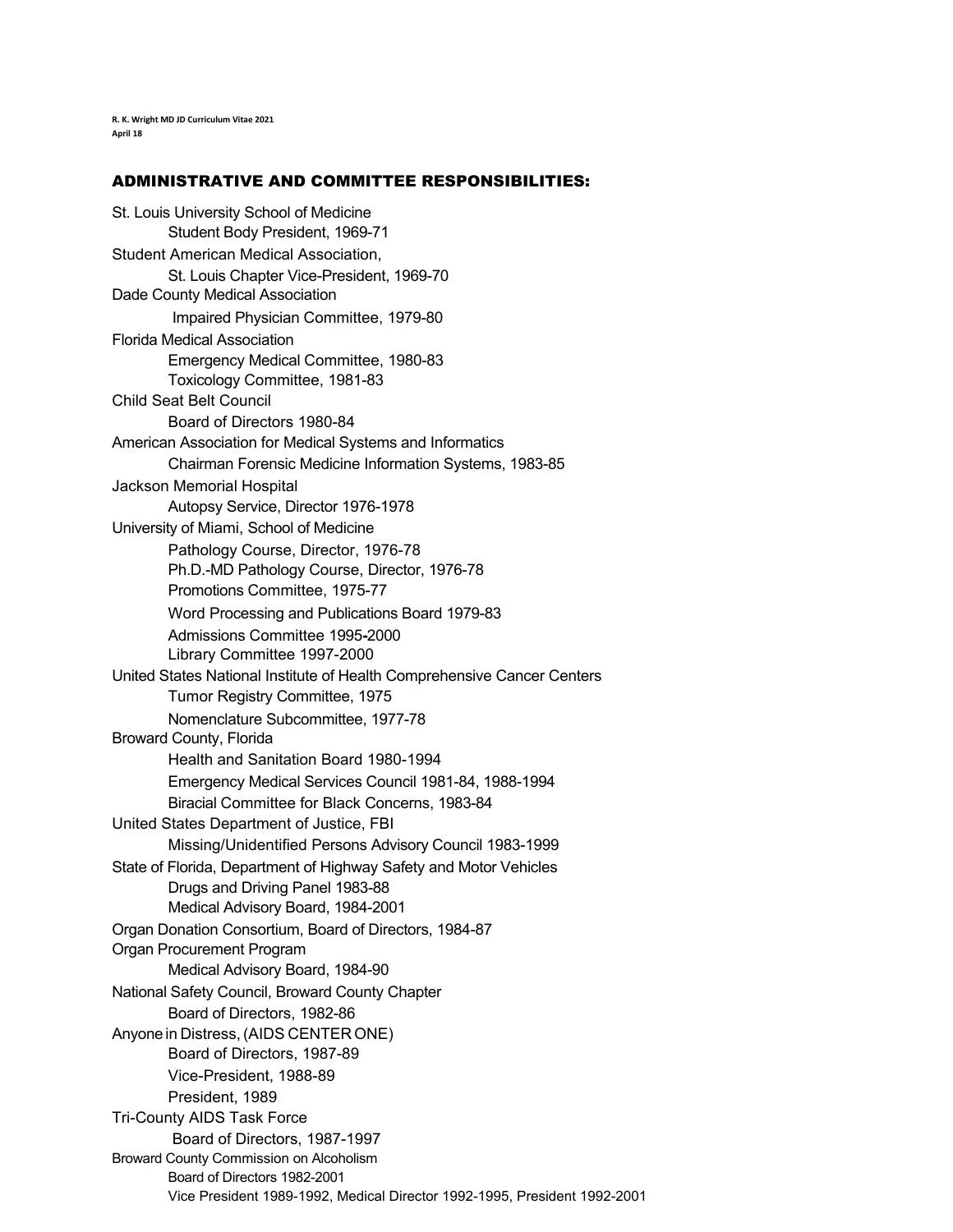**R. K. Wright MD JD Curriculum Vitae 2021** April 18

Broward Court Alcohol and Substance Abuse Program Medical Director 1995-1998 Florida Society of Pathologists, 1974-2004 Forensic Committee 1978-83 South Florida Society of Pathologists 1974-2004 American Association for the Advancement of Science 1962-1995 National Association of Medical Examiners 1971-**PRESENT** Board of Directors, 1978-82, 1985-88 Ad Hoc Committee, Future of Forensic Pathology, 1984-86 Ad Hoc Committee, Legal Affairs 2016-**PRESENT** American Academy of Forensic Sciences (Fellow), 1971-**PRESENT** Co-chairman Computer and Nomenclature Committee, 1978-79 Board of Directors Forensic Sciences Foundation, 1984-87 American College of Legal Medicine (Fellow),1998-**2005**  Broward County Medical Association 1980-83 Broward Police Chiefs Association 1980-1995 Florida Police Chiefs Association 1980-1995 Florida Association of Medical Examiners 1980-1994 Secretary, 1982-92 Florida Bar Association 1980-**PRESENT**  American Bar Association 1980-**PRESENT** *American Journal of Forensic Medicine and Pathology* Board of Editors 1978-91 Reviewer 2018-**PRESENT** *Journal of the American Medical Association* Reviewer 1980-2000 *Medical-Legal Update*-Delhi, India Editorial Board1998**-PRESENT** *Turkish Journal of Forensic Science* Ankara, Turkey Editorial Board 2002-**PRESENT** American Society of Clinical Pathology, Fellow 1971-**PRESENT**  Council on Forensic Pathology, 1978-84, Chairman, 1982-84 College of American Pathologists Fellow 1971-92, 1999-**PRESENT**  Forensic Pathology Section, 1982-86 Computer Consultant, 1978-84 American Medical Association 1999-**PRESENT**  Hospice of South Florida Medical Consultant, 1979-80 Institute of Electrical & Electronics Engineers (IEEE), Member, 2005-2010 Citizens Review Board, Fort Lauderdale, FL, 2005-2006 Royal Society of Medicine, London, UK 2010-2012

# HONORS AND AWARDS

Alpha Omega Alpha, 1970 (Medical Honorary Society) Alpha Sigma Nu, 1970 (Jesuit Honorary Society) Citizen of the Year Alpha Omicron, 1980 Outstanding Alumnus, Southwest Missouri State University 1980 Man of the Year, Broward County Funeral Directors Association 1981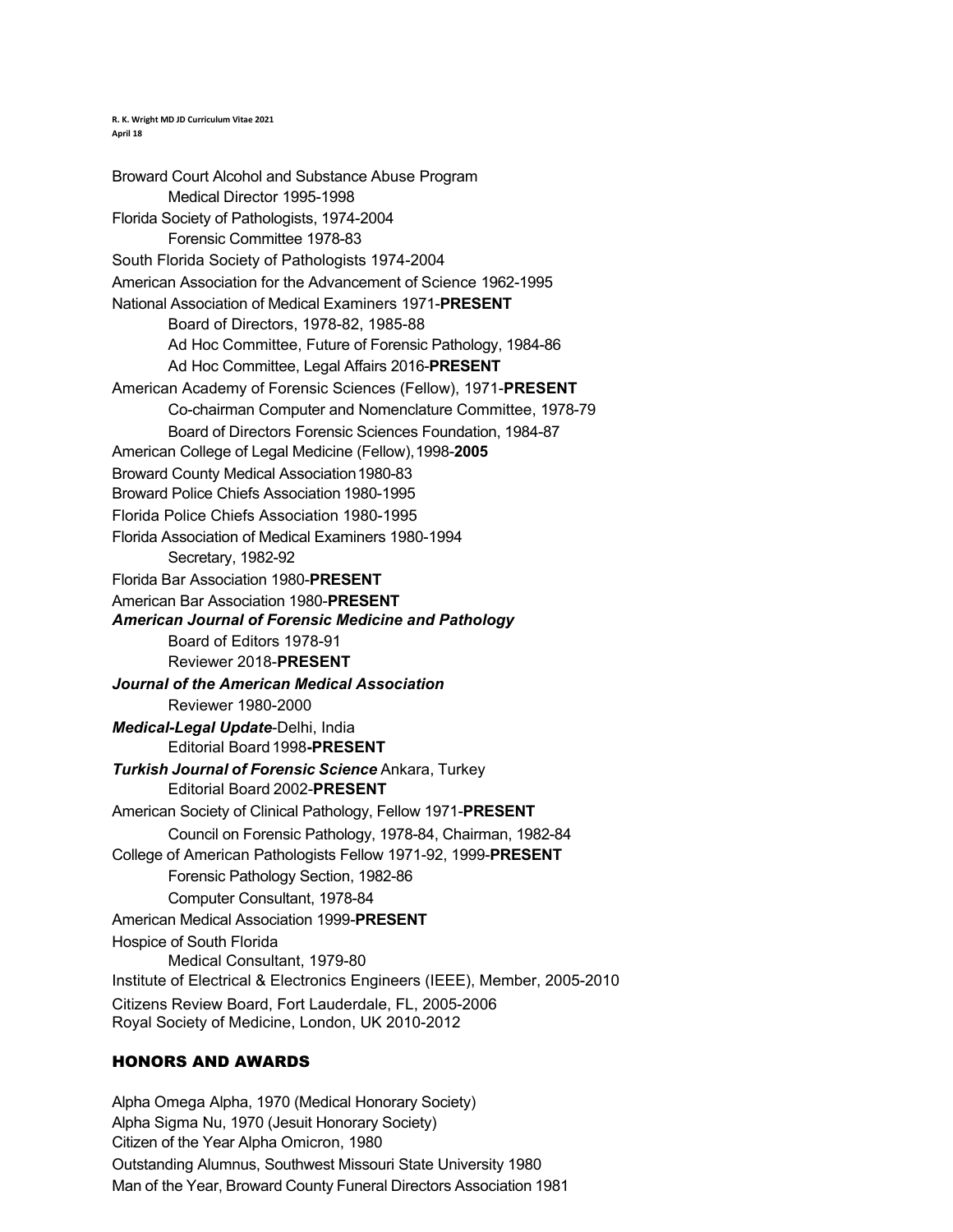**R. K. Wright MD JD Curriculum Vitae 2021 April 18** 

Consultant of the Year, National Safety Council, 1984 Florida Commendation Medal, Florida National Guard, 1984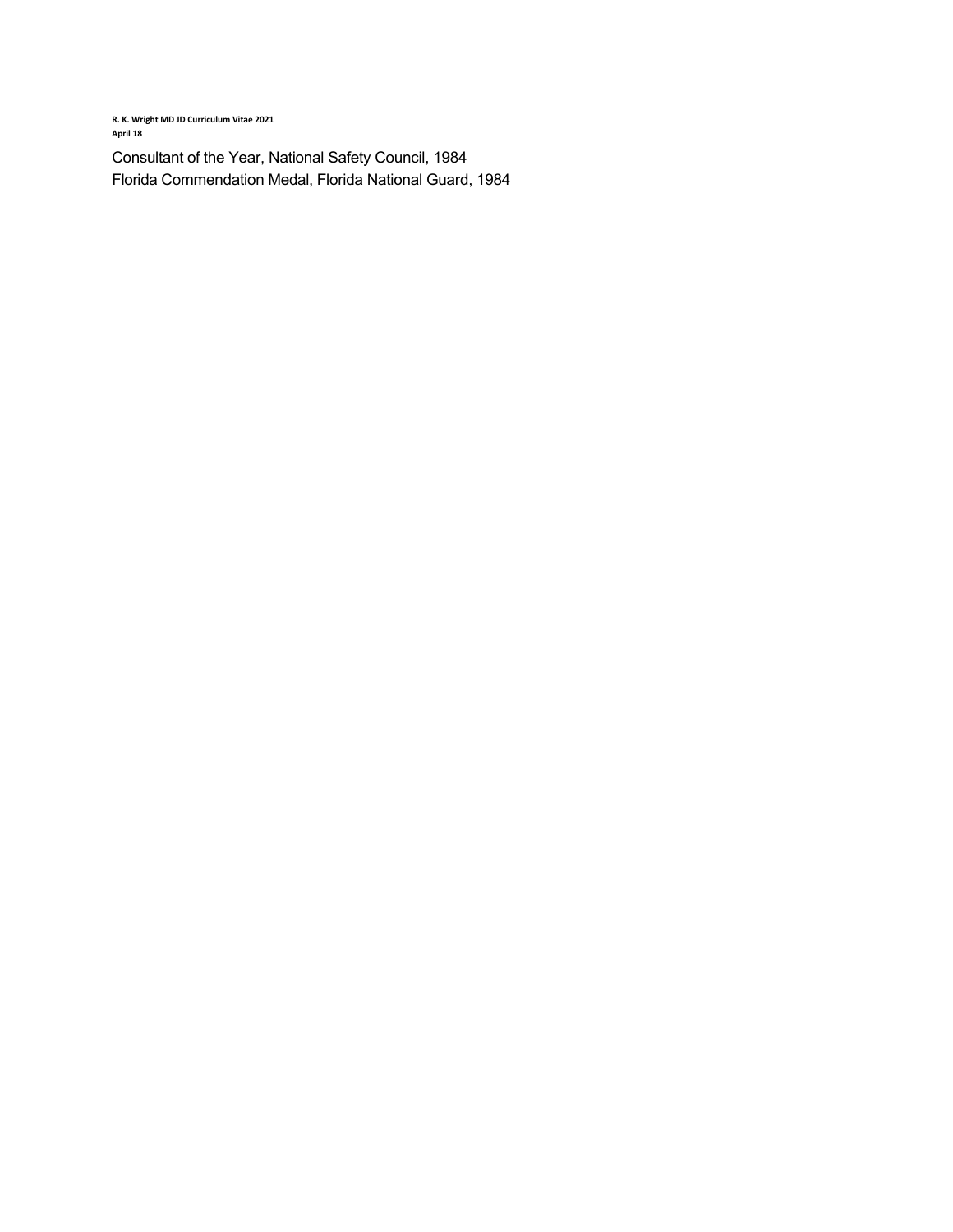# BIBLIOGRAPHY:

- 1.Wright RK, Alexander RL. "An Automated Method for Measuring Creatine Phosphokinase Activity in Serum," Clin Chem, 16:294-9, 1970
- 2.Hagen DQ, Mikolazczak J, Wright RK. "Aggression in Psychiatric Patients" Comp Psych, 13:481-7, 1972
- 3.Wright RK. "The Problem Oriented Autopsy in Quality Control" in Health Care-Application of the Problem Oriented System, Med Com Press, NY, pp432-40, 1972
- 4.Wright RK, Craighead J. "Phocanema Species Infection in Man", MMWR, 21:359-64, 1972
- 5.Kates S, Wrights KA, Wright RK."A case of Human Infection with the Cod Phocanema Sp.", Am Trop Med Hyg, 22:6:608-10, 1973
- 6.Wright RK, Harris LS. "Transparencies of Graphs & Tables", ASCP Newsletter, 11:3, July 1974
- 7. Wright RK, Harris LS. "Auto Fatalities by Postural Asphyxia", Proc 18<sup>th</sup> Conf AAAM, 1974, pp. 104-7
- 8. Harris LS, Wright RK. "Injuries Fatal to Auto Occupants Using Seat Belts", Proc 18th Conf AAAM, 1974, pp. 30-6
- 9.Wright RK, Davis JH. "Homicidal Hanging Masquerading as Sexual Asphyxia", J For Sci, 21:387-9, 1976
- 10.Wright RK. "Electrocution Due to Lightning", ASCP-CCE FP-92, Council on Forensic Pathology, Chicago, Ill, 1977 pp.1-8
- 11.Wright RK, Davis JH."A Day in the Medical Examiner's Office", Am Soc Clin Path, Chicago, 1977, pp. 1-24
- 12.Wright RK, Davis JH. "Mechanisms of Death", Am Soc Clin Path, Chicago, Il, 1977, pp1-20
- 13.Wright RK, Davis JH. "Studies in the Epidemiology of Murder-A Proposed Classification System", J For Sci, 22:464-70, 1977
- 14.Davis JH, Wright RK. "Influence of the Medical Examiner on Cadaver Organ Procurement", J For Sci, 22:824-6, 1977
- 15.Wright RK." Compensation for patient irrespective of negligence by doctor [letter]." NEJM 296:764, 1977
- 16.Davis JH, Wright RK, Donalds M, Peevy J. "The Use of a Xerox 6500 Color Copier in Forensic Sciences", J For Sci,23:254-5,1978
- 17.Davis JH, Wright RK. "Indirect Lethal Ramifications of Horticulture", J Fl Med Assoc, 65:210-2, 1978
- 18.Wright RK. "Injuries Caused by Electrical Guns", News and Views in Forensic Pathology, 6:2, 1978
- 19.Wright RK. "Paraquat Poisoning", ASCP-CCE FP-97, Council on Forensic Pathology, Chicago, Ill, 1978, pp. 1-9
- 20.Wright RK. "Pulling the Plug", Pathologist, p 607, October 1978
- 21.Wright RK, Besent-MatthewsP. "Investigation of Explosions", For Sci Gazette, 10:1-5, 1979
- 22.Davis JH, Wright RK. "Diagnostic and Other Evidentiary Information at the Scene of Accident or Illness", Emergency Medical Services, Emergency Medicine, 8:85-86, 1979
- 23.Wetli CV, Wright RK. "Deaths From Recreational Cocaine Use", JAMA, 241:219-22, 1979
- 24.Wright RK, Besent-Matthews P. "Electro pathology", Am Soc of Clin Path, Chicago, Il, 1979, pp. 1-12
- 25.Fisher RS, Wright RK, Petty CS. "Qualification and Training for Forensic Pathology", Modern Legal Medicine, Psychiatry and Forensic Science, Chap 4, pp. 97-108, F.A.Davis, Philadelphia, PA, 1980
- 26.Wright RK:."Pathology and Drug Related Deaths" in Local Drug Abuse: Trends, Patterns and Issues. Proceedings Volume I, December 1980,Rockville, Maryland
- 27.Wright RK, Tate LG. "Forensic Pathology-Last Stronghold of the Autopsy", Am J For Med Path, 1:57- 60, 1980
- 28.Wright RK, Ostrow A. "The Role of the Medical Examiner in Determining Time of death in Brain Dead Patients", J Fl Med Assoc, 67:134-7, Feb. 1980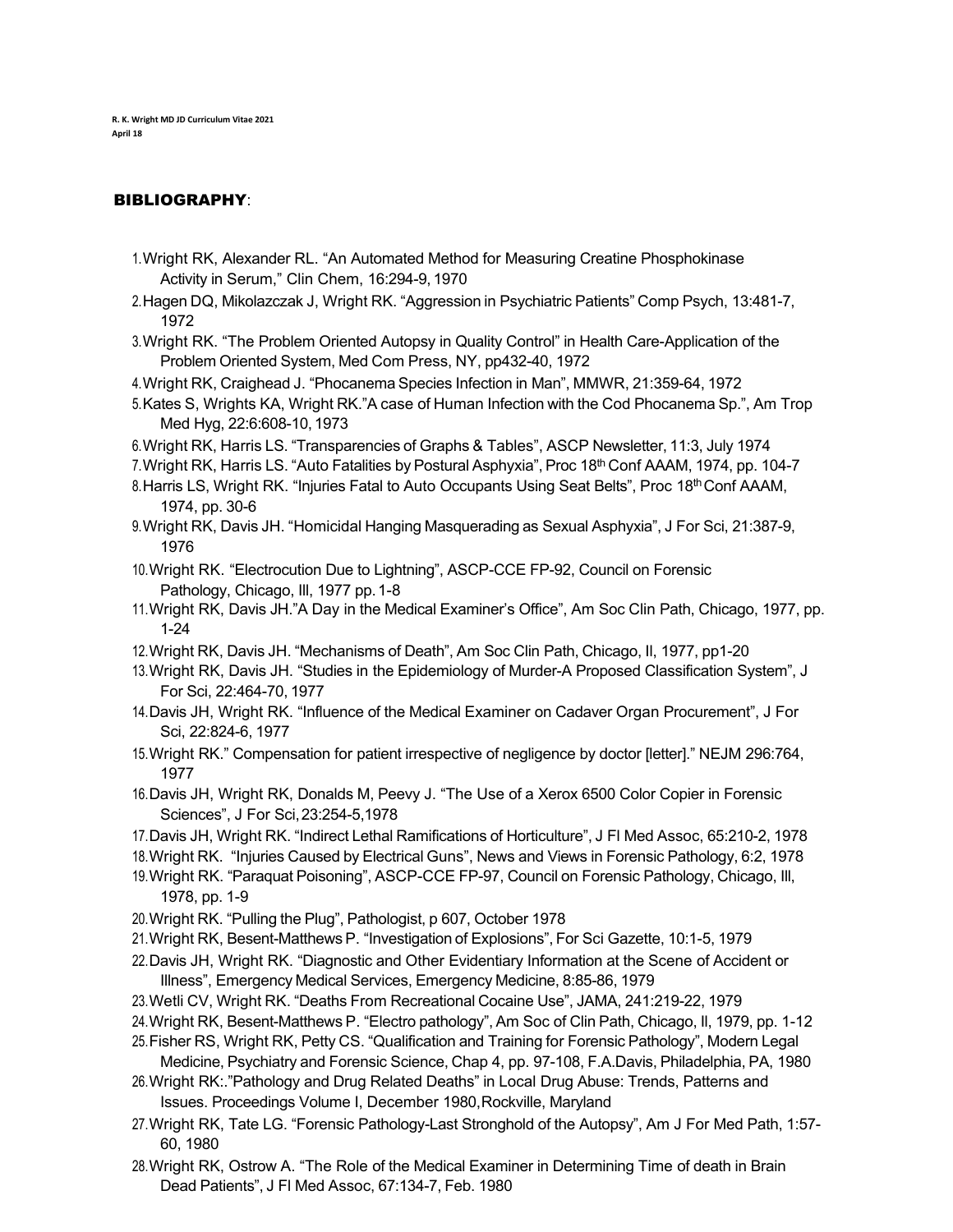**R. K. Wright MD JD Curriculum Vitae 2021**  April 18

- 29.Davis JH, Wright RK. "The Very Sudden Cardiac Death Syndrome A Conceptual Model for Pathologists", HumanPath, 11:117-21, March 1980
- 30.Wright RK, Davis JH. "The Investigation of Electrical Deaths-A Report of 220 Fatalities", J For Sci, pp514-21, July 1980
- 31.Rummrell RG, Wright RK, Havens S. "The Florida Implied Consent Law v. The Florida Accident Report – The Case for Admissibility of Blood Alcohol Test Results in Civil and Criminal Trials", Fl Bar Assoc J, 55:362-65, May1981
- 32.Wetli CV, Wright RK, Gressman E. "Case of Naked Hyperthermia", Forensic Check Sample No. FP 81-1 (FP-114) Amer Assoc Clin Path, Chicago, 1981
- 33.Wright RK, Wetli CV."A Guide to the Forensic Autopsy, Part I: Conceptual Aspects", in Pathology Annual, Appleton-Century-Crofts, New York, 1981
- 34.Cebelin MS, Wright RK. "Sudden Cardiac Death and the Almost Unremarkable Heart", Forensic Check Sample No. FP83-3 (FP-128), Amer Assoc Clin Path, Chicago, 1983
- 35.Wright RK." Death or Injury Caused by Electrocution", Clinics in Laboratory Medicine, 3:343-53, 1983
- 36.Wright RK. "Death or Injury Caused by Explosion", Clinics in Lab Med, 3:309-19, 1983
- 37.Iscan MY, Loth SR, Wright RK. "Age Estimation From the Rib by Phase Analysis: White Males", J For Sci, 29:1094-1104,1984
- 38.Iscan MY, Loth SR, Wright RK. "Metamorphosis at the Sternal Rib End: A New Method to Estimate Age at Death in White Males", Am J Phy Anth, 65:147-156, 1985
- 39.Iscan MY, Loth SR, Wright RK. "Age Estimation From the Rib by Phase Analysis: White Females", J For Sci, 30:853-863,1985
- 40.Wright RK."AIDS: A Brief Overview", Nova Law Review, 1985
- 41.Amon CA, Tate LG, Wright RK, Matusiak W. "Sudden Death Due to Ingestion of Cocaine", J Analy Tox, 10:217-18, 1986
- 42.Iscan MY, Loth SR, Wright RK. "Racial Variation in the Sternal Extremityof the Rib and its Effect on Age Determination",J For Sci, 32:452-466, 1987
- 43.Riker CD, Wright RK, Matusiak W, de Tuscan BE. "Massive metoprolol ingestion associated with a fatality-a case report." J For Sci 32:1447-52, 1987.
- 44.Tate LG, Wright RK. "The Effects of Positive Serologic Tests for HIV and Syphilis on Neuropathologic Manifestations of Each Disease", International Symposium on the Role of the Autopsy in Epidemiology, Medical Research and Clinical Practices, Trieste, Italy, June 1989
- 45.Tate LG, Wright RK. "Medical Examiner Autopsy and Post Mortem Serologic Testing as a Monitor of HIV Infection in a Prevalence", International Symposium on the Role of the Autopsy in Epidemiology, Medical Research and Clinical Practices, Trieste, Italy, June 1989
- 46.Wright RK, Gantner G. "Electrical Injuries & Lightning", In: Froede RC, ed*. Handbook of Forensic Pathology*. Northfield IL: College of American Pathologists; 1990
- *47.*47. Wright RK." Sudden Unexpected Death" In:Froede RC, ed. *Handbook of Forensic Pathology.* Northfield, IL: College of American Pathologists; 1990
- 48.Ongley JP, Wright RK. "Cutting and Stabbing" In Froede RC, ed. *Handbook of Forensic Pathology*. Northfield, IL :College of American Pathologists; 1991
- 49.Wright RK. "The epidemiologic necropsy for abdominal aortic aneurysm [letter." JAMA. 266:1217-8, 1991.
- 50.Bell MD, Tate LG, Wright RK. "Sexual asphyxia in siblings.", Am J For Med Path 12:77-9, 1991.
- 51.Bell MD, Wright RK. "Fatal virus-associated hemophagocytic syndrome in a young adult producing nontraumatic splenic rupture." J For Sci 37:1407-17, 1992.
- 52.Wright RK. "Clinicians' documentation of gunshot wounds [letter]," *JAMA* 276:198, 1996
- 53.Eckert WG, Wright RK. "Forensic Pathology," in *Introduction to Forensic Sciences* ed Bill Eckert, CRC Press, 1996 pp. 93-106.
- 54.Eckert WG, Wright RK. "Scientific Evidence in Court" in *Introduction to Forensic Sciences* ed Bill Eckert, CRC Press, 1996, pp.69-80.
- 55.Wright, RK. "Commentary on an electrocution death of an infant who had received an electric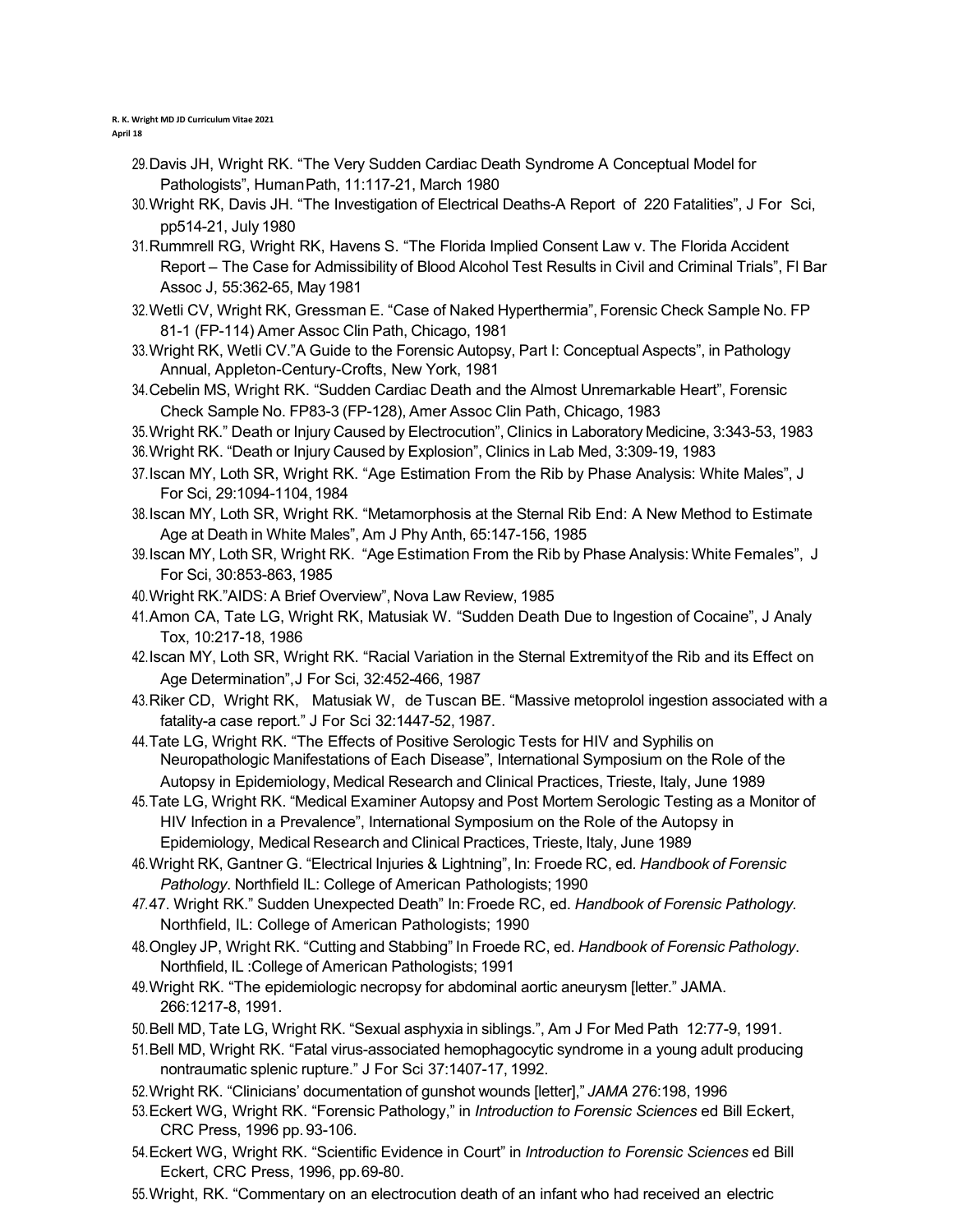**R. K. Wright MD JD Curriculum Vitae 2021**  April 18

> shock from an uncovered oval shaped lamp switch in his mouth while in hospital [letter]," *J For Sci* 42:963-964, 1997.

56.Wright, RK "Electrical Injuries" in *Emergency Medicine*,

http://emedicine.com/emerg/topic162.htm, 1998,2001

- 57.Wright RK "Review of *Tainting Evidence: Inside the Scandals at the FBI Crime Lab*" in **The Champion**. 22(10), 1998.
- *58.*Wright RK "Classic Heat Stroke A Case Erroneously Classified as Elderly Abuse, "**Med***-Leg Update,* 3(1-2): 48-53, 1998.
- 59.Shuman M, Wright RK "Evaluation of Clinician Accuracy in Evaluating Gunshot Wound Injuries," **J For Sci**. 44(2): 339-342, 1999.
- 60.Wright RK "Review of Tainting Evidence inside the Scandals at the FBI Crime Lab" **J For Sci**. 44(2) 455, 1999.
- 61.Wright RK, Mittleman RE "High Voltage Electrocution" **ASCP Forensic Check Sample** 42(6) 71- 83, 2000
- 62.Wright RK. "The Role of the Forensic Pathologist"in *Forensic Science: An Introduction to Scientific and Investigative Techniques* ed. James, Stuart H. and Norby Jon J., CRC Press, 2002, pp15-26
- 63.Wright RK. "Investigation of Traumatic Deaths"in *Forensic Science: An Introduction to Scientific and Investigative Techniques* ed. James Stuart H. and Norby, Jon J., CRC Press, 2002. Pp27-43
- 64.Wright, RK. "Review of *On-Site Drug Testing"* in *Internet J.Foren.Med.Tox. 3(1*) 2002. http://www.geradts.com/anil/ij/vol\_003\_no\_001/reviews/tb/page010.html
- 65.Wright, RK. "Review of *Self-Assessment in Forensic Medicine & Toxicology: MCQs in Forensic Medicine & Toxicology"* in *Internet J.Foren Med.Tox 4*(1) 2003. http://www.geradts.com/anil/ij/vol\_004\_no\_001/reviews/tb/page002a.html
- 66.Wright, RK. "Review of *Eternal Treblinka our treatment of animals and the holocaust in Forensic Medicine & Toxicology*" in **Internet J.Foren.Med.Tox 4(1) 2003** http://www.geradts.com/anil/br/vol\_002\_no\_001/reviews/f\_books/r006.html
- 67.Wright, RK "Review of *Disposition of Toxic Drugs and Chemicals in Man"*in **Internet J.Foren.Med.Tox 4(2) 2003**

http://www.geradts.com/anil/ij/vol\_004\_no\_002/reviews/tb/page001.html

- **68.**Wright, RK "Review of *"Forensic Medicine Clinical and Pathological Aspects" in* **Internet J.Foren.Med.Tox 5(1) 2004**
- 69.Wright RK. "The Role of the Forensic Pathologist"in *Forensic Science: An Introduction to Scientific and Investigative Techniques* ed. James, Stuart H. and Norby Jon J., Taylor & Francis, 2005, pp15-26
- 70.Wright RK. "Investigation of Traumatic Deaths"in *Forensic Science: An Introduction to Scientific and Investigative Techniques* ed. James Stuart H. and Norby, Jon J., Taylor & Francis, 2005. Pp43-59
- 71.Wright RK. "Medical and Anatomic Aspects of Bloodshed" in *Principles of Bloodstain Pattern Analysis* ed James, Stuart, Taylor & Francis, 2005. Pp 11-39.
- 72.Wright, RK "Electrical Injuries" in *Emergency Medicine*, http://emedicine.com/emerg/topic162.htm, 2005
- **73.**Wright, RK "Review of *Forensic Pathology Reviews Vol 1"* in **Internet J.Foren.Med.Tox** http://www.geradts.com/anil/ij/vol\_005\_no\_002/reviews/tb/page015d.html.
- **74.**Wright, RK "Review of Forensic Pathology Reviews Vol2" in **Internet J.Foren.Med.Tox,** http://www.geradts.com/anil/ij/vol\_006\_no\_002/reviews/tb/page002c.html
- 75.Wright, RK "Review of Forensic Pathology Reviews Vol3" in **Internet J.Foren.Med.Tox,** In press
- $\bf{76}$ .Wright, R.K "Review of Clinical Forensic Medicine 2 $^{\circ}$  Edition" in Internet J.Foren.Med.Tox, http://www.geradts.com/anil/ij/vol\_007\_no\_002/reviews/tb/page004g.html
- 77.Wright, RK "Electrical Injuries" in *Emergency Medicine*,